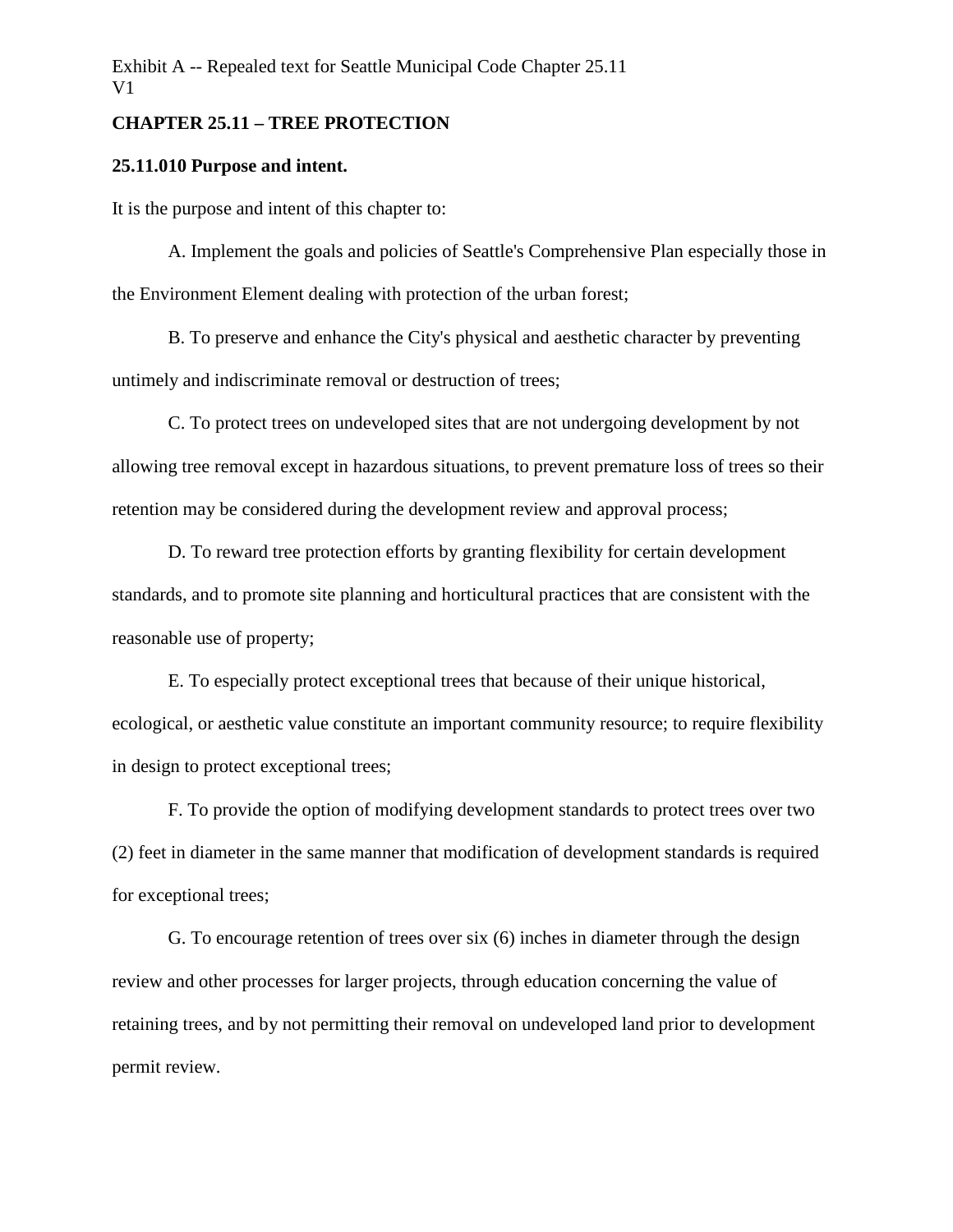# **25.11.020 Definitions**

"Director" means the Director of the Seattle Department of Construction and Inspections.

"Drip line" means an area encircling the base of a tree, the minimum extent of which is delineated by a vertical line extending from the outer limit of a tree's branch tips down to the ground.

"Exceptional tree" means a tree or group of trees that because of its unique historical, ecological, or aesthetic value constitutes an important community resource, and is deemed as such by the Director according to standards promulgated by the Seattle Department of Construction and Inspections.

"Feeder root zone" means an area encircling the base of a tree equal to twice the diameter of the drip line.

"Hazardous tree" means any tree or tree part that poses a high risk of damage to persons or property, and that is designated as such by the Director according to the tree hazard evaluation standards established by the International Society of Arboriculture.

"Inner root zone" means an area encircling the base of a tree equal to one-half (½) the diameter of the drip line.

"Topping" means the cutting back of limbs to stubs within the tree's crown, to such a degree as to remove the normal canopy and disfigure the tree; or the cutting back of limbs or branches to lateral branches that are less than one-half (½) of the diameter of the limb or branch that is cut.

"Tree removal" means removal of a tree(s) or vegetation, through either direct or indirect actions including, but not limited to, clearing, topping or cutting, causing irreversible damage to roots or trunks; poisoning; destroying the structural integrity; and/or any filling, excavation,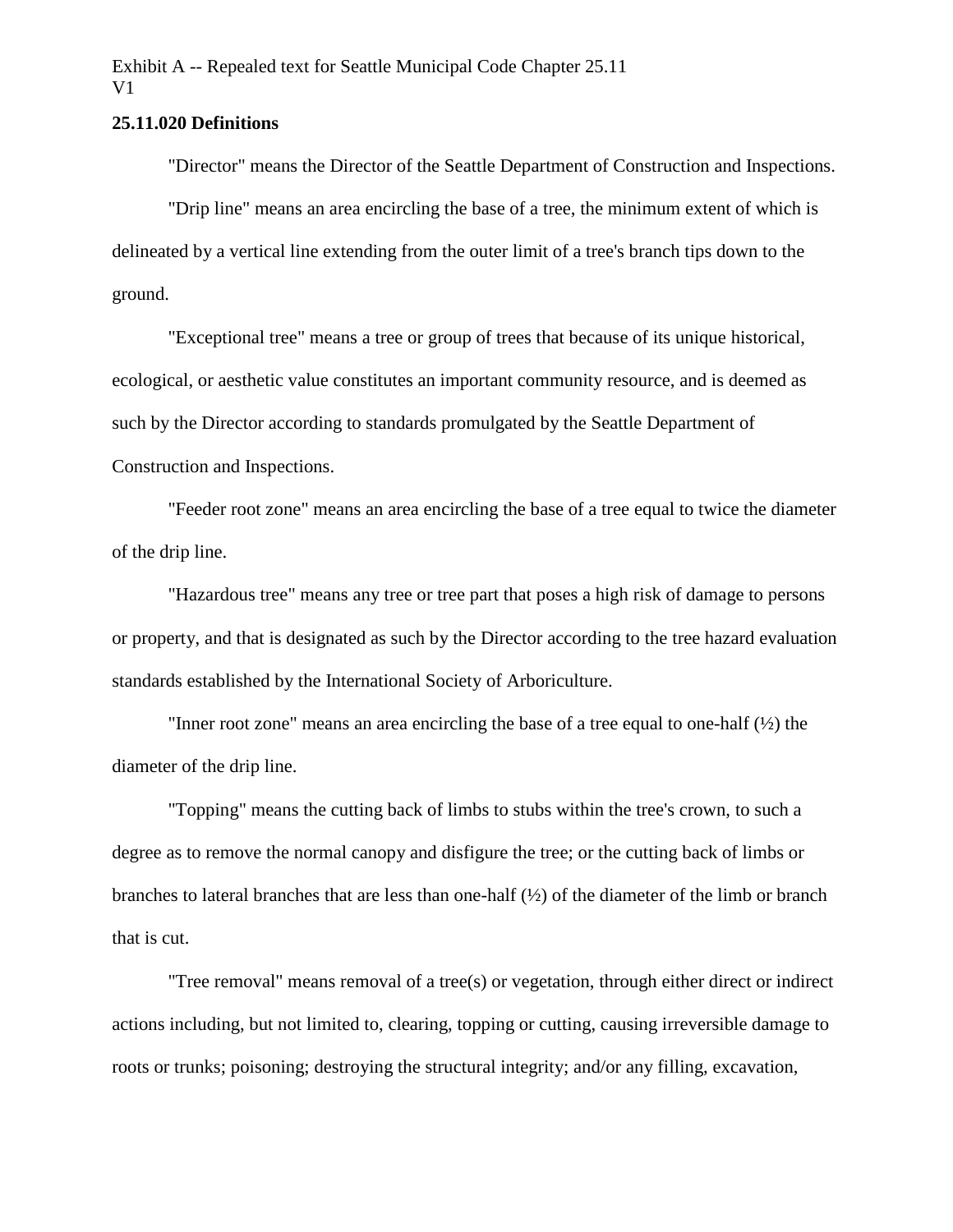grading, or trenching in the dripline area of a tree which has the potential to cause irreversible

damage to the tree, or relocation of an existing tree to a new planting location.

"Undeveloped lot" means a lot on which no buildings are located.

## **25.11.030 Exemptions**

The following activities are exempt from the provisions of this chapter:

A. Normal and routine pruning operations and maintenance;

B. Abatement of hazardous tree or tree part as approved by the Director;

C. Emergency activities necessary to remedy an immediate threat to public health, safety, or welfare;

D. Tree removal undertaken as part of tree and vegetation management and revegetation of public parkland and open spaces by responsible public agencies or departments;

E. Tree removal approved as part of an Environmentally Critical Area tree and vegetation plan as provided in Section 25.09.070;

F. Tree removal shown as part of an issued building or grading permit as provided in Sections 25.11.060, 25.11.070, and 25.11.080;

G. Removal of street trees as regulated by Title 15 of the SMC; and

H. Additions to existing structures, shown as part of an issued building or grading permit as provided in Sections 25.11.060, 25.11.070 and 25.11.080.

### **25.11.040 Restrictions on tree removal.**

A. Tree removal or topping is prohibited in the following cases, except as provided in Section 25.11.030, or where the tree removal is required for the construction of a new structure, retaining wall, rockery or other similar improvement that is approved as part of an issued building or grading permit as provided in Sections 25.11.060, 25.11.070, and 25.11.080: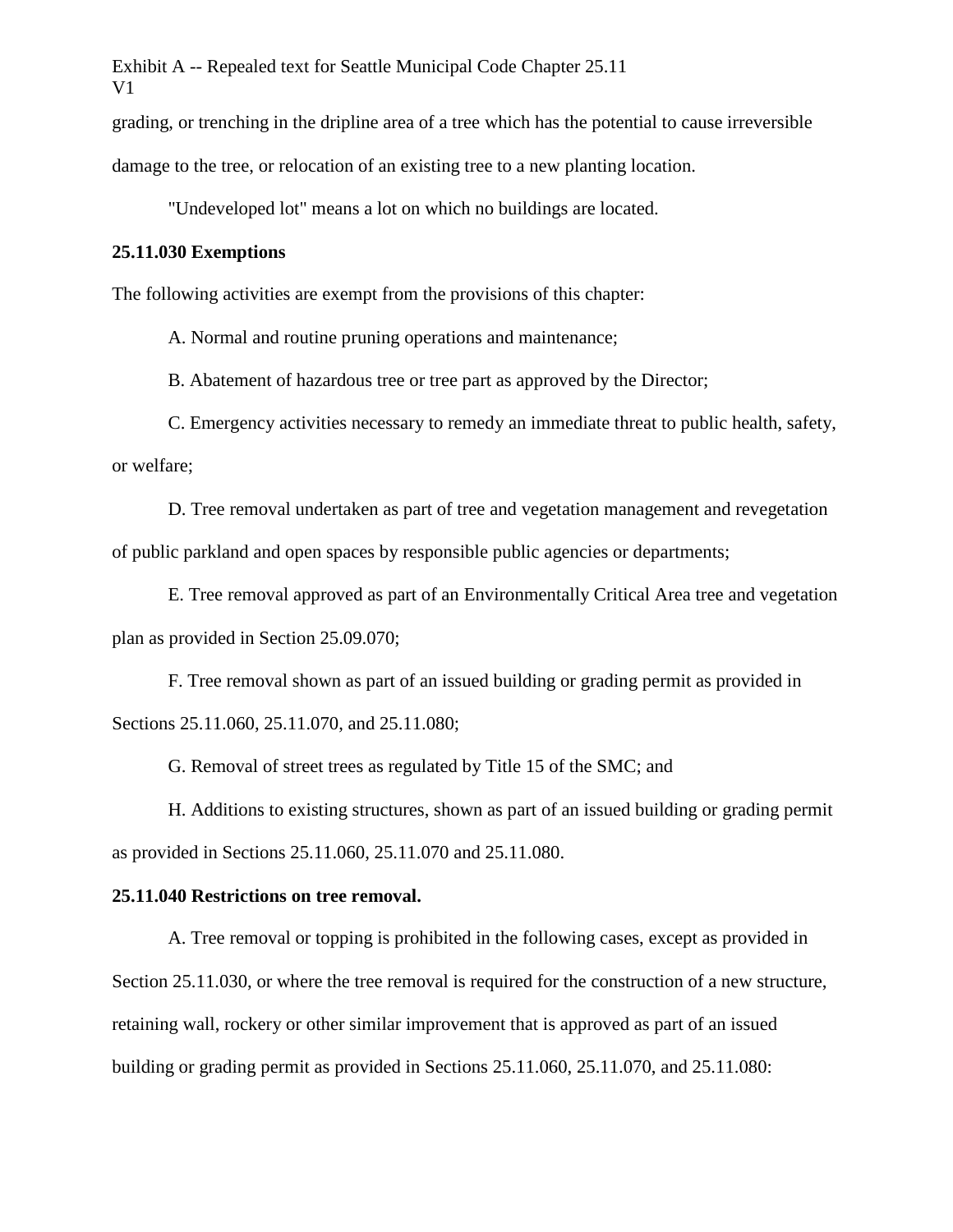1. All trees 6 inches or greater in diameter, measured 4.5 feet above the ground, on undeveloped lots;

2. Exceptional trees on undeveloped lots; and

3. Exceptional trees on lots in Lowrise, Midrise and Commercial zones or on lots 5,000 square feet or greater in a Single-family or Residential Small Lot zone.

B. Limits on Tree Removal. In addition to the prohibitions in subsection 25.11.040.A, no more than three trees 6 inches or greater in diameter, measured 4.5 feet above the ground, may be removed in any one year period on lots in Lowrise, Midrise and Commercial zones or on lots 5,000 square feet or greater in a Single-family or Residential Small Lot zone, except when the tree removal is required for the construction of a new structure, retaining wall, rockery or other similar improvement that is approved as part of an issued building or grading permit as provided in Sections 25.11.060, 25.11.070, and 25.11.080.

C. Tree removal in Environmentally Critical Areas shall comply with the provisions of Section 25.09.070.

**25.11.050 General Provisions for exceptional tree determination and tree protection area delineation in Single-family, Residential Small Lot, Lowrise, Midrise, and Commercial zones.** 

A. Exceptional trees and potential exceptional trees shall be identified on site plans and exceptional tree status shall be determined by the Director according to standards promulgated by the Seattle Department of Construction and Inspections.

B. Tree protection areas for exceptional trees shall be identified on sites plans. Applicants seeking development standard waivers to protect other trees greater than two (2) feet in diameter measured four and one-half (4.5) feet above the ground shall also indicate tree protection areas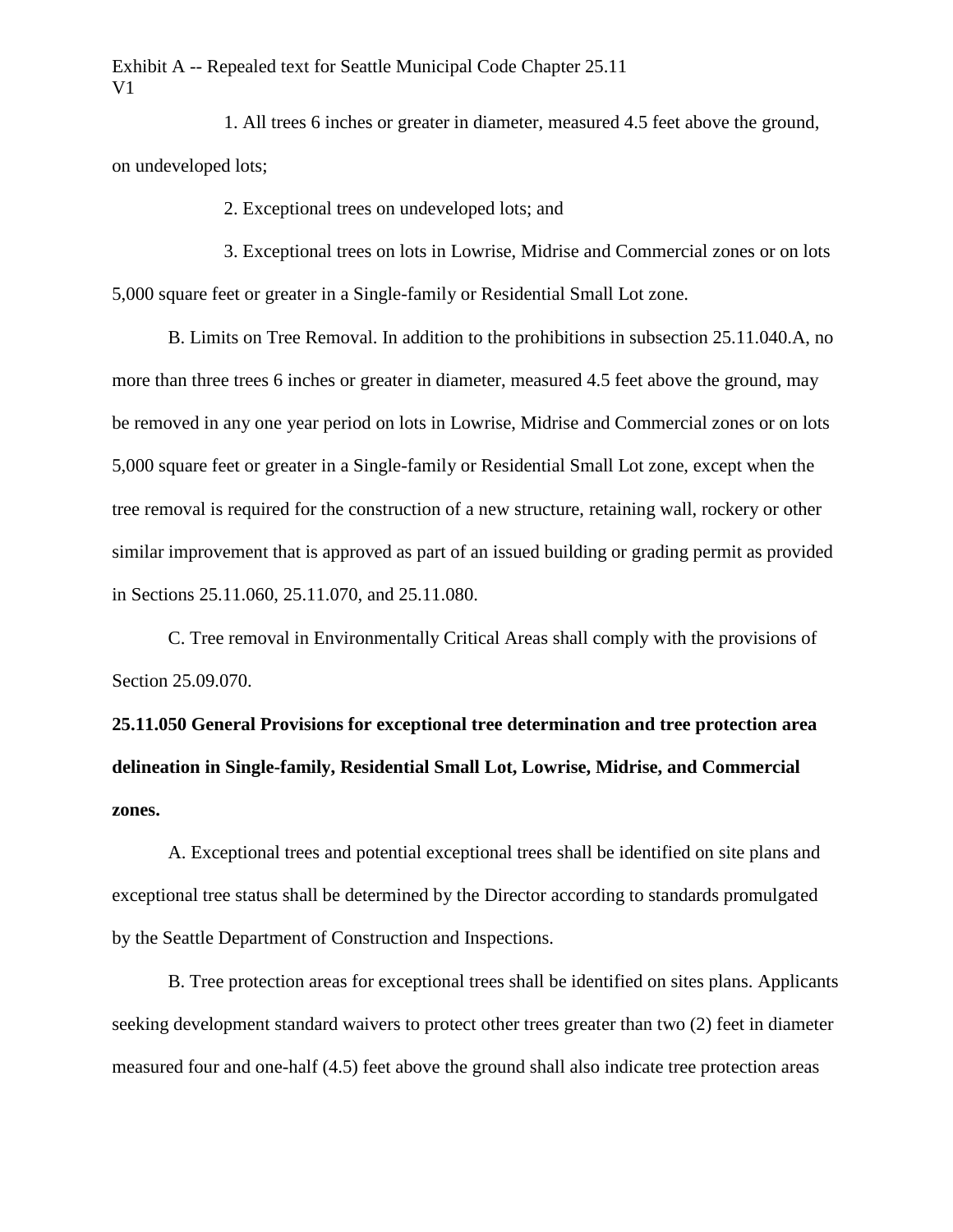on site plans. The basic tree protection area shall be the area within the drip line of the tree. The tree protection area may be reduced if approved by the Director according to a plan prepared by a tree care professional. Such reduction shall be limited to one-third of the area within the outer half of the area within the drip line. In no case shall the reduction occur within the inner root zone. In addition, the Director may establish conditions for protecting the tree during construction within the feeder root zone. (See Exhibit 25.11.050 B.)



Exhibit 25.11.050B

C. If development standards have been modified according to the provisions of this chapter to avoid development within a designated tree protection area, that area shall remain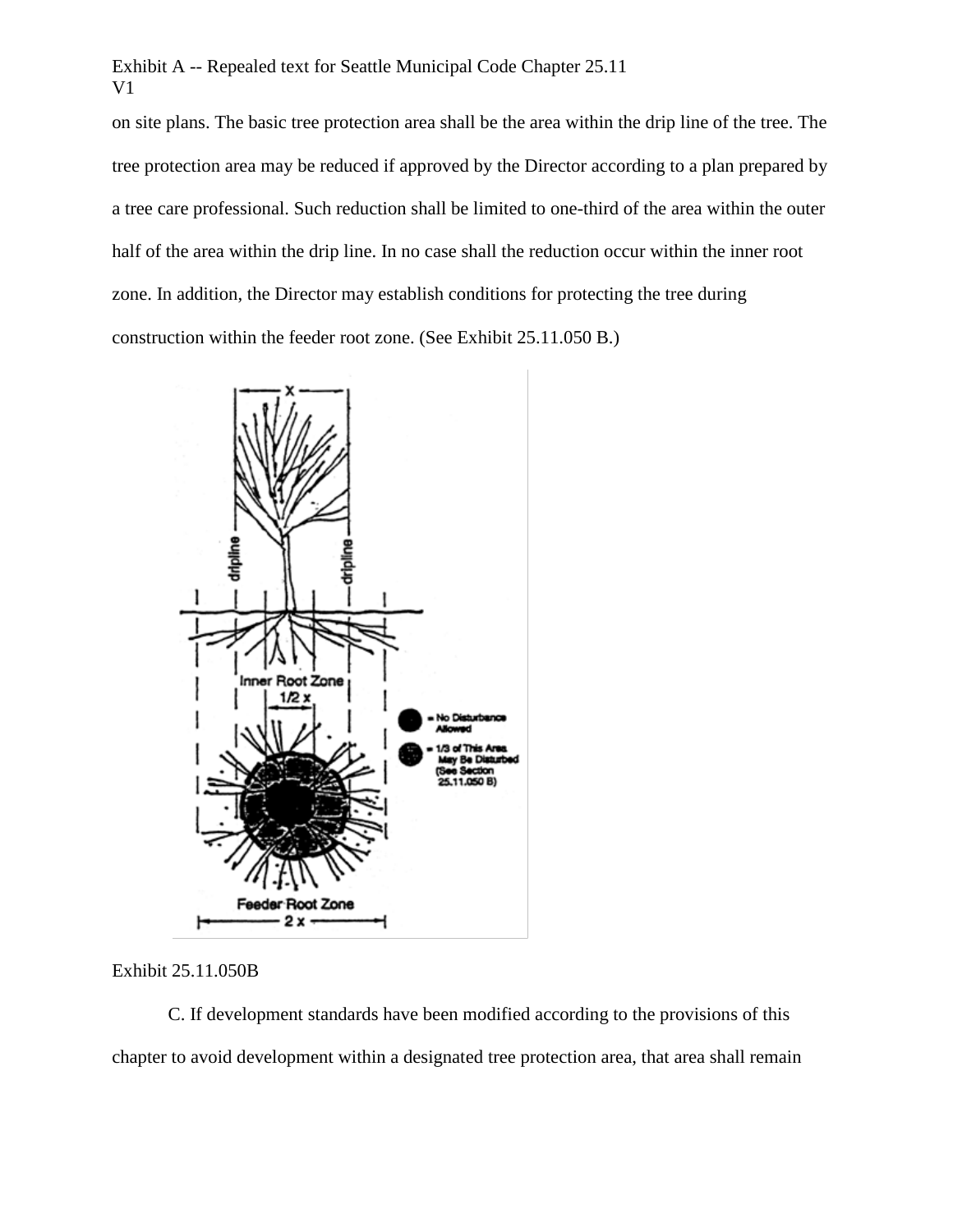undeveloped for the remainder of the life of the building, and a permanent covenant stating this requirement shall be recorded in the King County Office of Records and Elections.

D. The Director may require a tree protection report by a tree care professional that provides the following information:

1. Tree evaluation with respect to its general health, damage, danger of falling, proximity to existing or proposed structures and or utility services;

2. Evaluation of the anticipated effects of proposed construction on the viability of the tree;

3. A hazardous tree assessment, if applicable;

4. Plans for supervising, and/or monitoring implementation of any required tree protection or replacement measures; and

5. Plans for conducting post-construction site inspection and evaluation.

E. The Director may condition Master Use Permits or Building Permits to include measures to protect tree(s) during construction, including within the feeder root zone.

# **25.11.060 Tree protection on sites undergoing development in Single-family and Residential Small Lot zones.**

A. Exceptional Trees.

1. The Director may permit a tree to be removed only if:

a. the maximum lot coverage permitted on the site according to SMC Title 23, the Land Use Code, cannot be achieved without extending into the tree protection area or into a required front and/or rear yard to an extent greater than provided for in subsection A2 of this section; or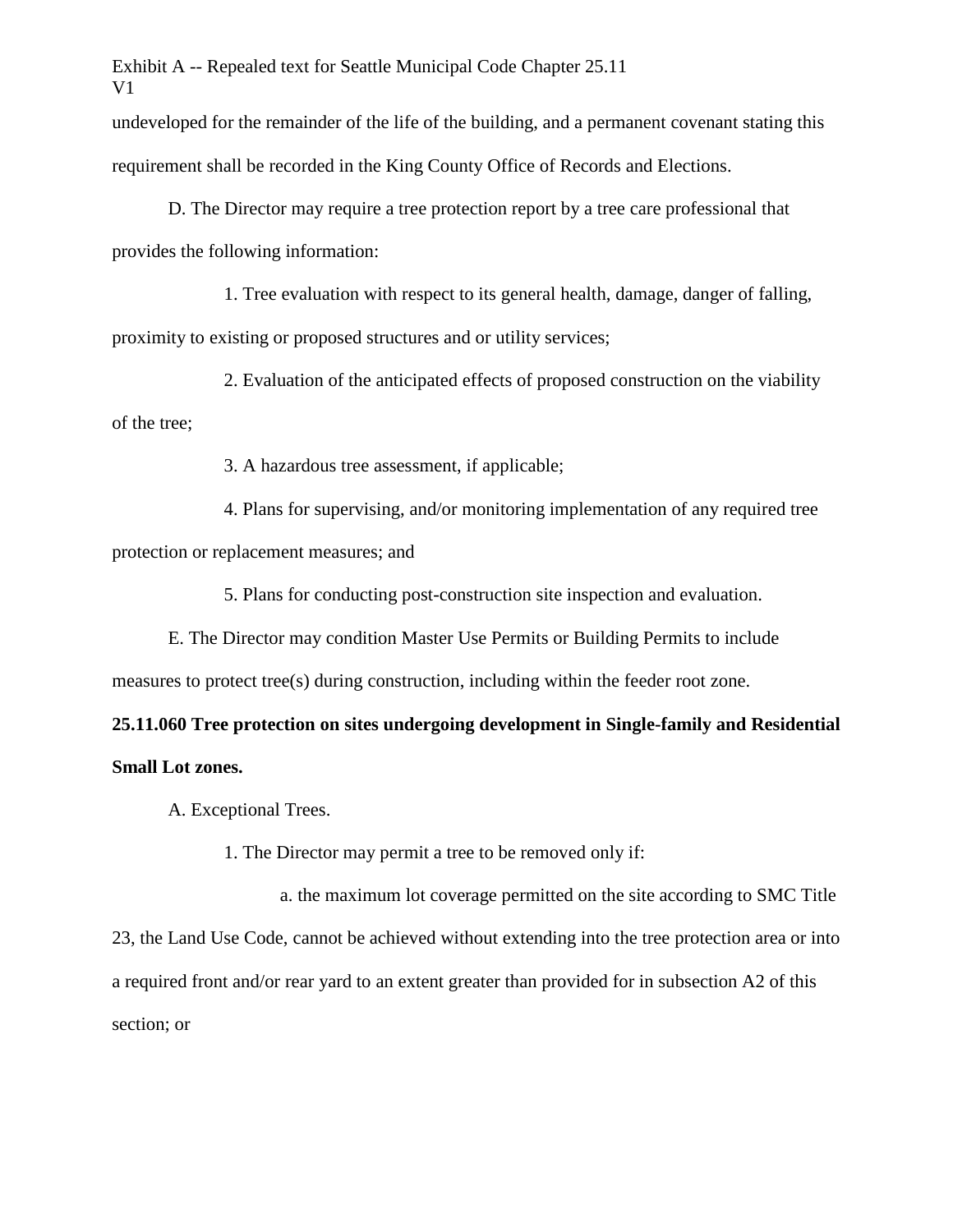b. avoiding development in the tree protection area would result in a portion of the house being less than fifteen (15) feet in width.

2. Permitted extension into front or rear yards shall be limited to an area equal to the amount of the tree protection area not located within required yards. The maximum projection into the required front or rear yard shall be fifty (50) percent of the yard requirement.

3. If the maximum lot coverage permitted on the site can be achieved without extending into either the tree protection area or required front and/or rear yards then no such extension into required yards shall be permitted.

B. Trees Over Two (2) Feet in Diameter Measured Four and One-half (4½) Feet Above the Ground.

1. Trees over two (2) feet in diameter shall be identified on site plans.

2. In order to protect trees over two (2) feet in diameter an applicant may modify their development proposal to extend into front and/or rear yards in the same manner as provided for exceptional trees in subsection A of this section, above.

C. The development shall meet the tree requirements of Section 23.44.008 I.

# **25.11.070 Tree protection on sites undergoing development in Lowrise zones**

The provisions in this Section 25.11.070 apply in Lowrise zones.

A. Exceptional trees

1. If the Director determines that an exceptional tree is located on the lot of a proposed development, which is not a major institution use within a Major Institution Overlay zone, and the tree is not proposed to be preserved, the development shall go through streamlined design review as provided in Section 23.41.018 if the project falls below the thresholds for design review established in Section 23.41.004.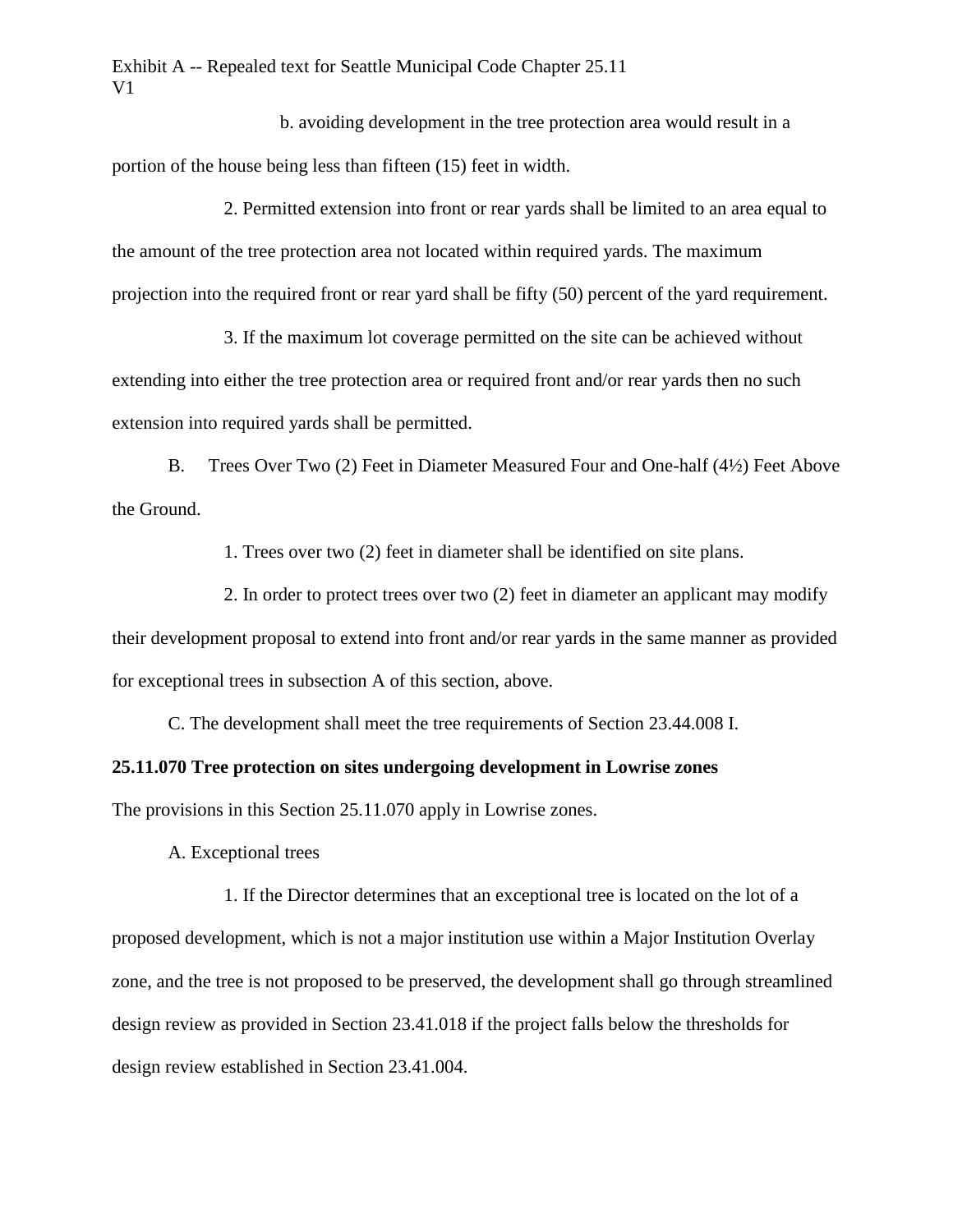2. The Director may permit the exceptional tree to be removed only if the total floor area that could be achieved within the maximum permitted FAR and height limits of the applicable Lowrise zone according to Title 23 cannot be achieved while avoiding the tree protection area through the following:

a. Development standard adjustments permitted in Section 23.41.018 or the departures permitted in Section 23.41.012.

b. An increase in the permitted height or reduction in required parking as follows under subsection 25.11.070.A.3.

3. In order to preserve an exceptional tree, the following code modifications are allowed:

a. Permitted height. For a principal structure with a base height limit of 40 feet that is subject to the pitched roof provisions of subsection 23.45.514.D, the Director may permit the ridge of a pitched roof with a minimum slope of 6:12 to extend up to a height of 50 feet if the increase is needed to accommodate, on an additional story, the amount of floor area lost by avoiding development within the tree protection area and the amount of floor area on the additional story is limited to the amount of floor area lost by avoiding development within the tree protection area.

b. Parking reduction. A reduction in the parking quantity required by Section 23.54.015 and the standards of Section 23.54.030 may be permitted in order to protect an exceptional tree if the reduction would result in a project that would avoid the tree protection area.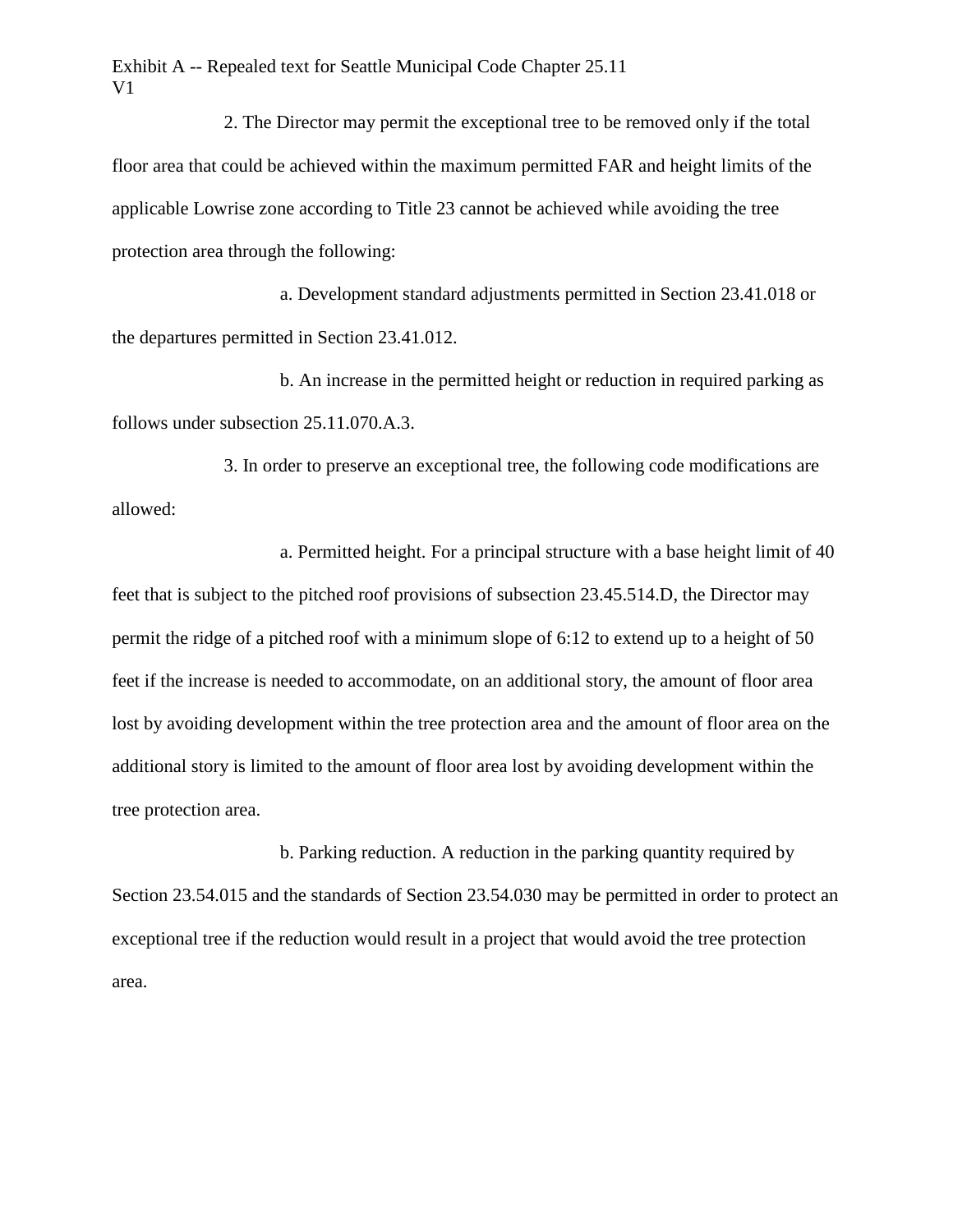4. If the Director determines that an exceptional tree is located within a Major Institution Overlay zone, and the tree is not proposed to be preserved, the Director may allow removal of an exceptional tree only if:

a. The proposed development is for a major institution use identified in an adopted Major Institution Master Plan; and

b. The location of an exceptional tree is such that planned future physical development identified in an adopted Major Institution Master Plan cannot be sited while avoiding the tree protection area; and

c. Mitigation for exceptional trees and trees over 2 feet in diameter, measured 4.5 feet above the ground, is provided pursuant to Section 25.11.090 for trees that are removed in association with development.

B. Trees over 2 feet in diameter

1. Trees over 2 feet in diameter, measured 4.5 feet above the ground, shall be identified on site plans.

2. In order to protect trees over 2 feet in diameter, an applicant may request and the Director may allow modification of development standards in the same manner and to the same extent as provided for exceptional trees in subsection 25.11.070.A.

**25.11.080 Tree protection on sites undergoing development in Midrise and Commercial zones**

The provisions in this Section 25.11.080 apply in Midrise and Commercial zones.

A. Exceptional trees

1. If the Director determines that an exceptional tree is located on the lot of a proposed development, which is not a major institution use within a Major Institution Overlay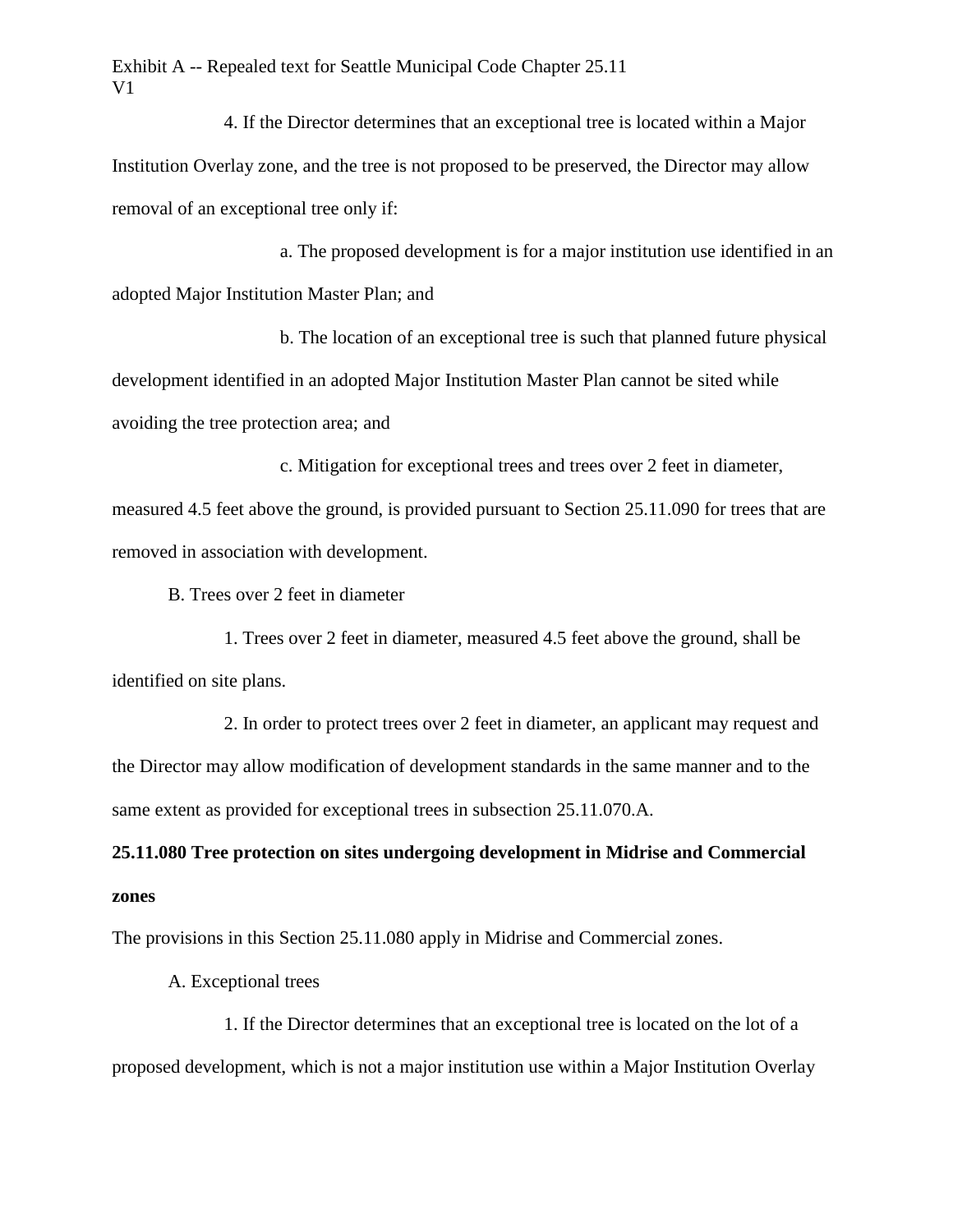zone, and the tree is not proposed to be preserved, the project shall go through streamlined design review as provided in Section 23.41.018 if the project falls below the thresholds for design review established in Section 23.41.004.

2. The Director may permit an exceptional tree to be removed only if the applicant demonstrates that protecting the tree by avoiding development in the tree protection area could not be achieved through the development standard adjustments permitted in Section 23.41.018 or the departures permitted in Section 23.41.012, the modifications allowed by this Section 25.11.080, a reduction in the parking requirements of Section 23.54.015, or a reduction in the standards of Section 23.54.030.

3. If the Director determines that an exceptional tree is located within a Major Institution Overlay zone, and the tree is not proposed to be preserved, the Director may allow removal of an exceptional tree only if:

a. The proposed development is for a major institution use identified in an adopted Major Institution Master Plan; and

b. The location of an exceptional tree is such that planned future physical development identified in an adopted Major Institution Master Plan cannot be sited while avoiding the tree protection area; and

c. Mitigation for exceptional trees and trees over 2 feet in diameter, measured 4.5 feet above the ground, is provided pursuant to Section 25.11.090 for trees that are removed in association with development.

B. Trees over 2 feet in diameter measured

1. Trees over 2 feet in diameter, measured 4.5 feet above the ground, shall be identified on site plans.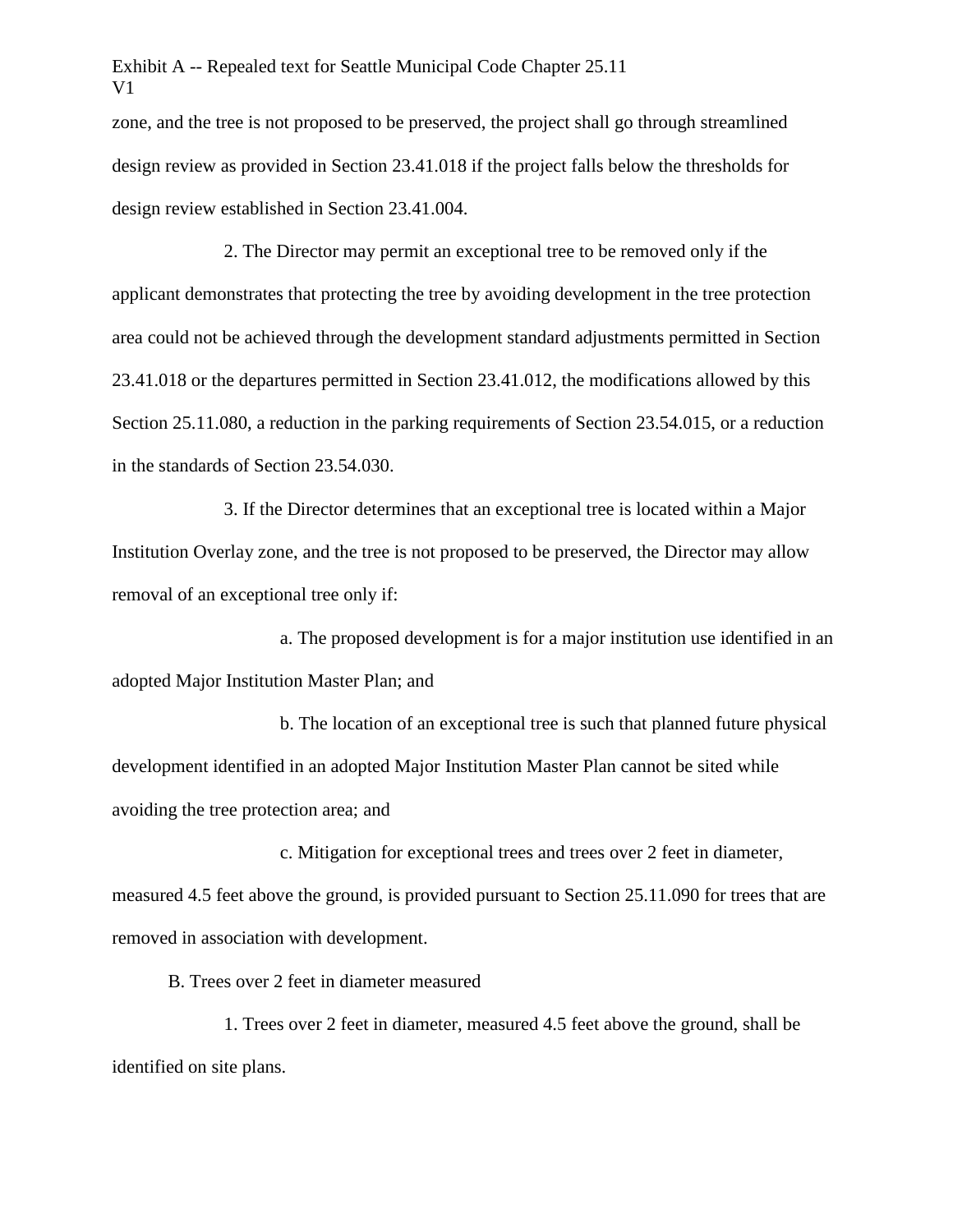2. In order to protect trees over 2 feet in diameter, an applicant may request and the Director may allow modification of development standards in the same manner and to the same extent as provided for exceptional trees in subsection 25.11.080.A.

## **25.11.090 - Tree replacement and site restoration.**

A. Each exceptional tree and tree over two (2) feet in diameter that is removed in association with development in all zones shall be replaced by one or more new trees, the size and species of which shall be determined by the Director; the tree replacement required shall be designed to result, upon maturity, in a canopy cover that is at least equal to the canopy cover prior to tree removal. Preference shall be given to on-site replacement. When on-site replacement cannot be achieved, or is not appropriate as determined by the Director, preference for off-site replacement shall be on public property.

B. No tree replacement is required if the (1) tree is hazardous, dead, diseased, injured or in a declining condition with no reasonable assurance of regaining vigor as determined by a tree care professional, or (2) the tree is proposed to be relocated to another suitable planting site as approved by the Director.

#### **25.11.100 Enforcement and penalties.**

A. Authority. The Director shall have authority to enforce the provisions of this chapter, to issue permits, impose conditions, and establish administrative procedures and guidelines, conduct inspections, and prepare the forms necessary to carry out the purposes of this chapter.

B. It shall be a violation of this chapter for any person, firm or corporation to remove, clear or take any action detrimental to trees contrary to or in violation of any provision of this chapter. It shall be a violation of this chapter for any person, firm or corporation to knowingly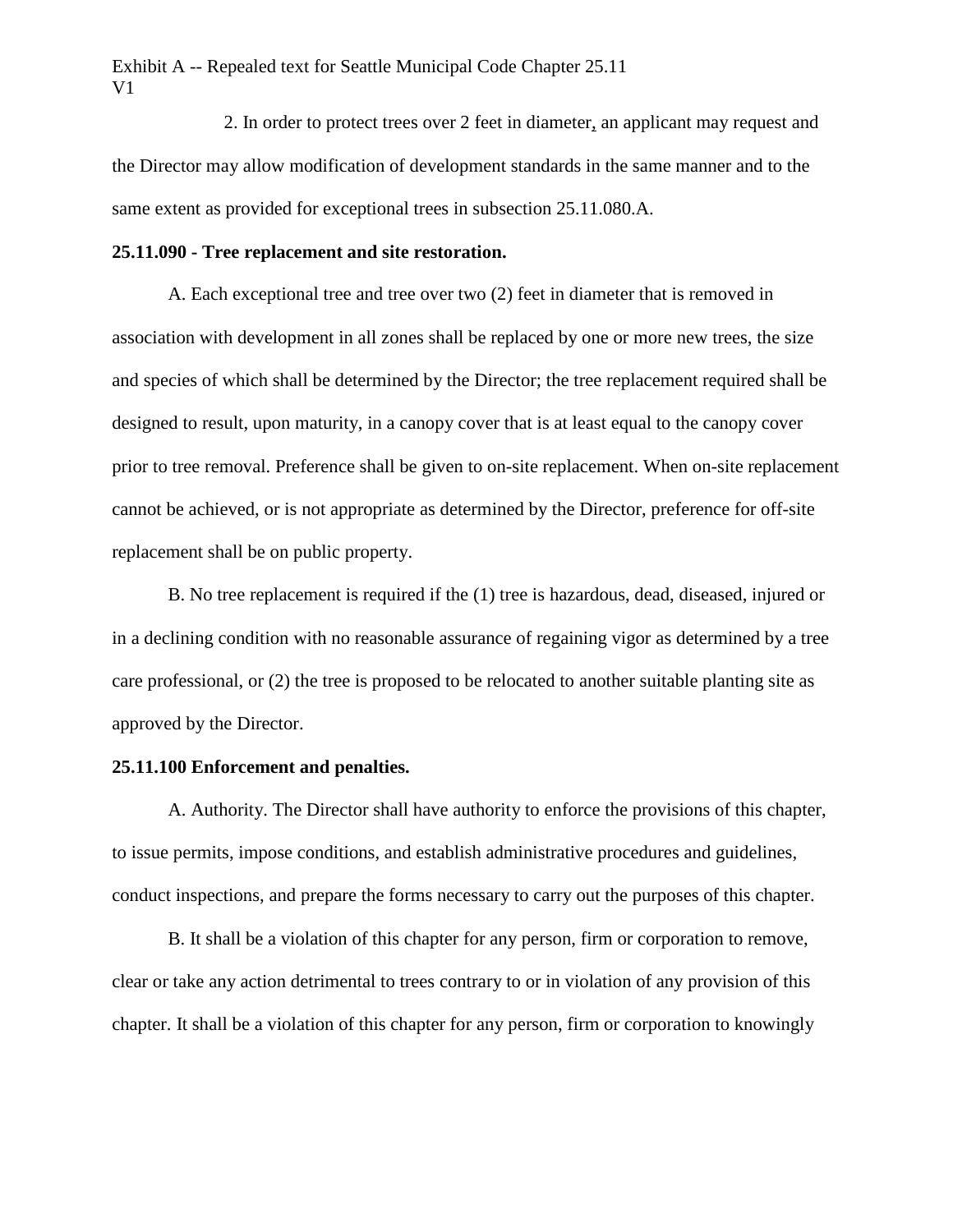aid and abet, counsel, encourage, hire, commend, induce or otherwise procure another to violate or fail to comply with this chapter.

C. Notice of Violation.

1. Issuance. The Director is authorized to issue a Notice of Violation to a responsible party, whenever the Director determines that a violation of this subtitle has occurred or is occurring. The Notice of Violation shall be considered an order of the Director.

2. Contents.

a. The Notice of Violation shall include the following information:

i. A description of the violation and the action necessary to correct

it;

ii. The date of the notice; and

iii. A deadline by which the action necessary to correct the

violation must be completed.

b. A Notice of Violation may be amended at any time to correct clerical errors, add citations of authority, or modify required corrective action.

3. Service. The Director shall serve the notice upon a responsible party either by personal service or by first class mail to the party's last known address. If the address of the responsible party is unknown and cannot be found after a reasonable search, the notice may be served by posting a copy of the notice at a conspicuous place on the property. Alternatively, if the whereabouts of the responsible party is unknown and cannot be ascertained in the exercise of reasonable diligence, and the Director makes an affidavit to that effect, then service may be accomplished by publishing the notice once each week for two consecutive weeks in the City official newspaper.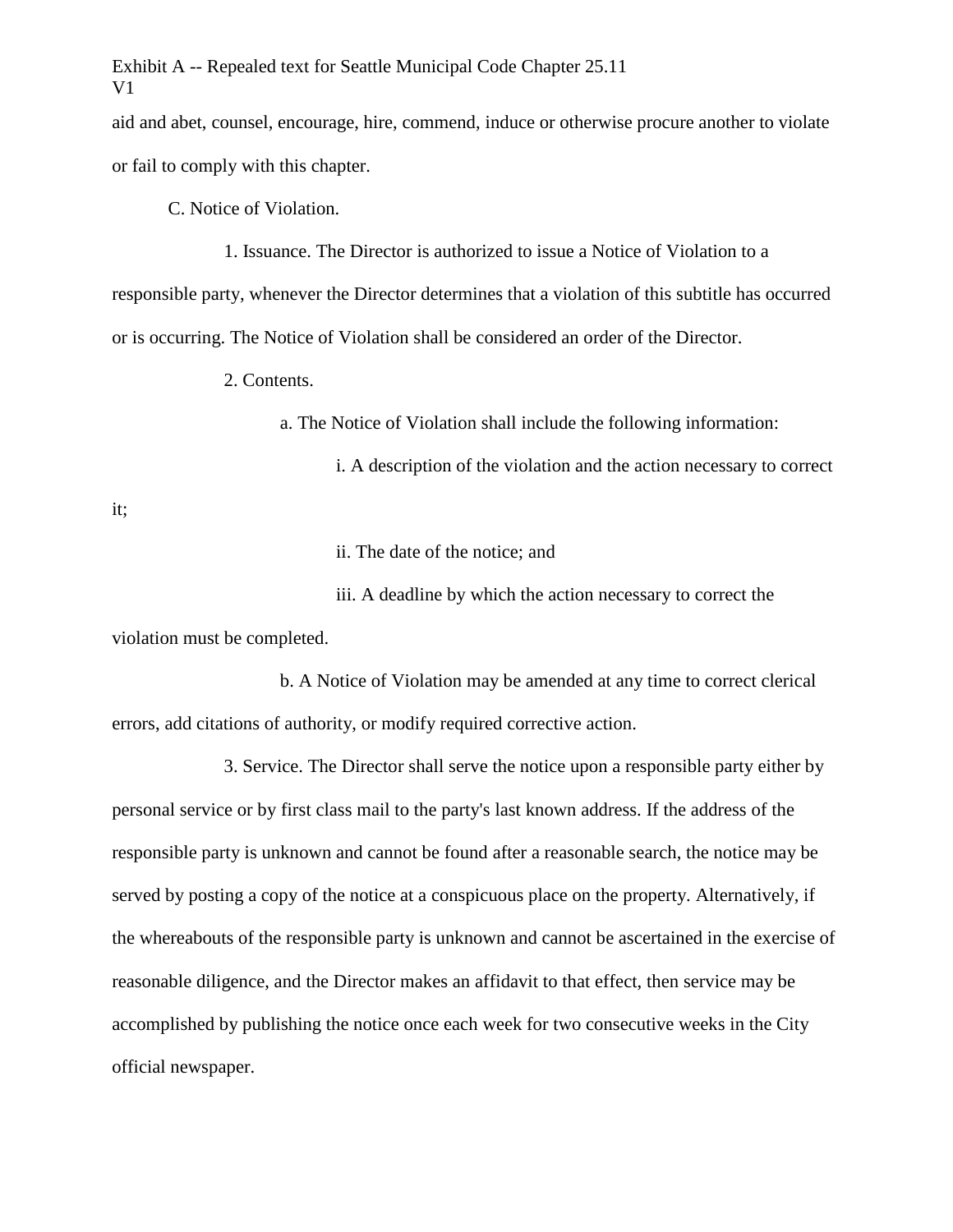4. Nothing in this subtitle shall be deemed to obligate or require the Director to issue a Notice of Violation or order prior to the initiation of enforcement action by the City Attorney's Office pursuant to SMC 22.808.030.E.

D. Stop-work Order. Whenever a continuing violation of this chapter will materially impair the Director's ability to secure compliance with this chapter, when the continuing violation threatens the health or safety of the public, or when the continuing violation threatens or harms the environment, the Director may issue a stop-work order specifying the violation and prohibiting any work or other activity at the site. The posting of the stop-work order on the site shall be deemed adequate notice of the stop-work order. A failure to comply with a stop-work order shall constitute a violation of this chapter.

E. Review by Director and Judicial Appeal.

1. A Notice of Violation, Director's order, or invoice issued pursuant to this subtitle shall be final and not subject to further appeal unless an aggrieved party requests in writing a review by the Director within ten (10) days after service of the Notice of Violation, order or invoice. When the last day of the period so computed is a Saturday, Sunday or federal or City holiday, the period shall period shall run until five (5:00) p.m. on the next business day.

2. Following receipt of a request for review, the Director shall notify the requesting party, any persons served the Notice of Violation, order or invoice, and any person who has requested notice of the review, that the request for review has been received by the Director. Additional information for consideration as part of the review shall be submitted to the Director no later than fifteen (15) days after the written request for a review is mailed.

3. The Director will review the basis for issuance of the Notice of Violation, order, or invoice and all information received by the deadline for submission of additional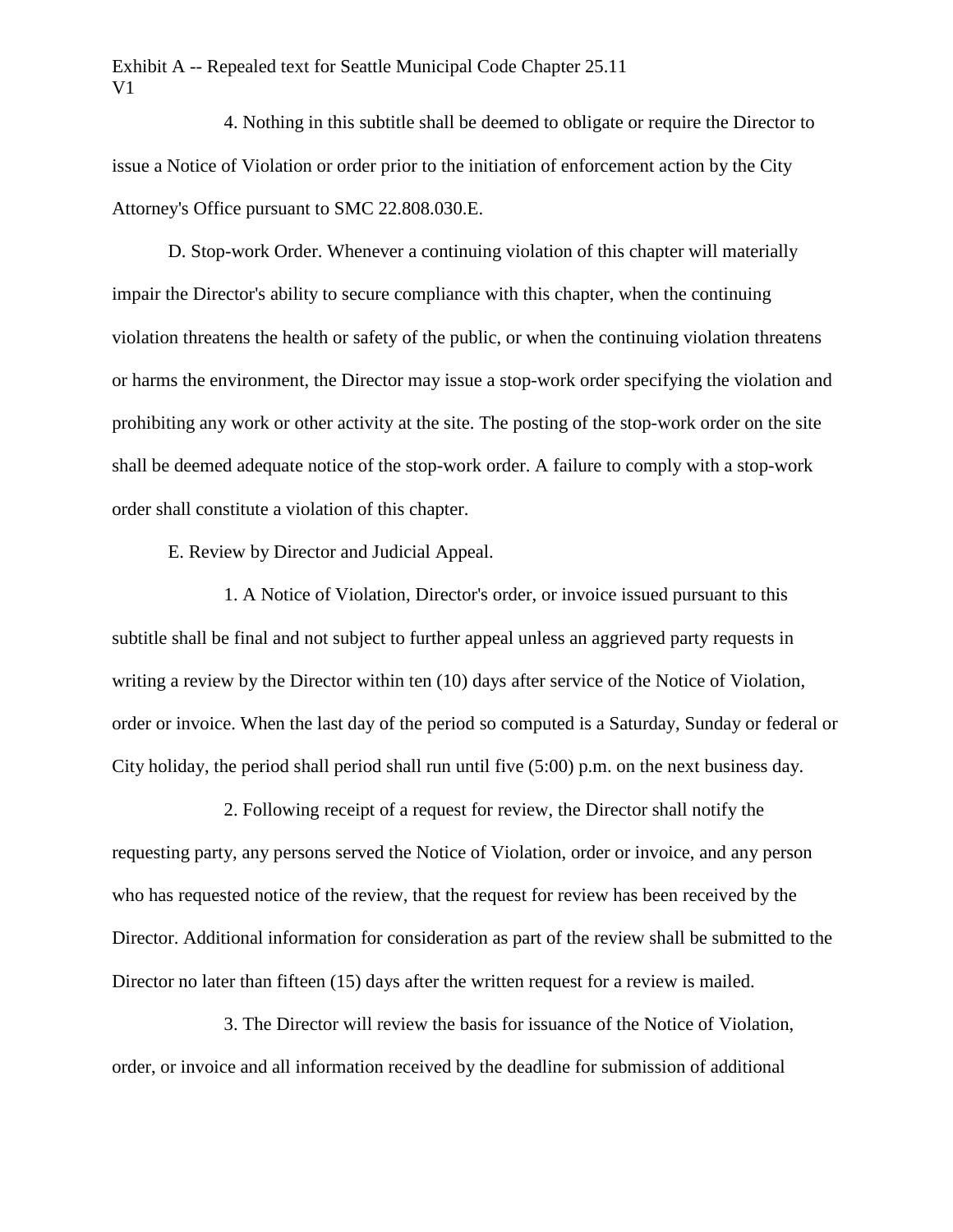information for consideration as part of the review. The Director may request clarification of information received and a site visit. After the review is completed, the Director may:

> a. Sustain the Notice of Violation, order or invoice; or b. Withdraw the Notice of Violation, order or invoice; or c. Continue the review to a date certain for receipt of additional

information; or

d. Modify or amend the Notice of Violation, order, or invoice.

4. The Director's decision shall become final and not subject to further appeal unless an aggrieved party appeals the decision to the Municipal Court within ten (10) days after the Director issues the decision. Appeal hearings in Municipal Court shall be de novo.

F. Referral to City Attorney for Enforcement. If a responsible party fails to correct a violation or pay a penalty as required by a Notice of Violation, or fails to comply with a Director's order, the Director may refer the matter to the City Attorney's Office for civil or criminal enforcement action. Judicial enforcement of a violation of this subtitle shall be by de novo review in Municipal Court.

G. Filing Notice or Order. A Notice of Violation, voluntary compliance agreement or an order issued by the Director or court, may be filed with the King County Department of Records and Elections.

H. Change of Ownership. When a Notice of Violation, voluntary compliance agreement or an order issued by the Director or court has been filed with the King County Department of Records and Elections, a Notice of Violation or an order regarding the same violations need not be served upon a new owner of the property where the violation occurred. If no Notice of Violation or order is served upon the new owner, the Director may grant the new owner the same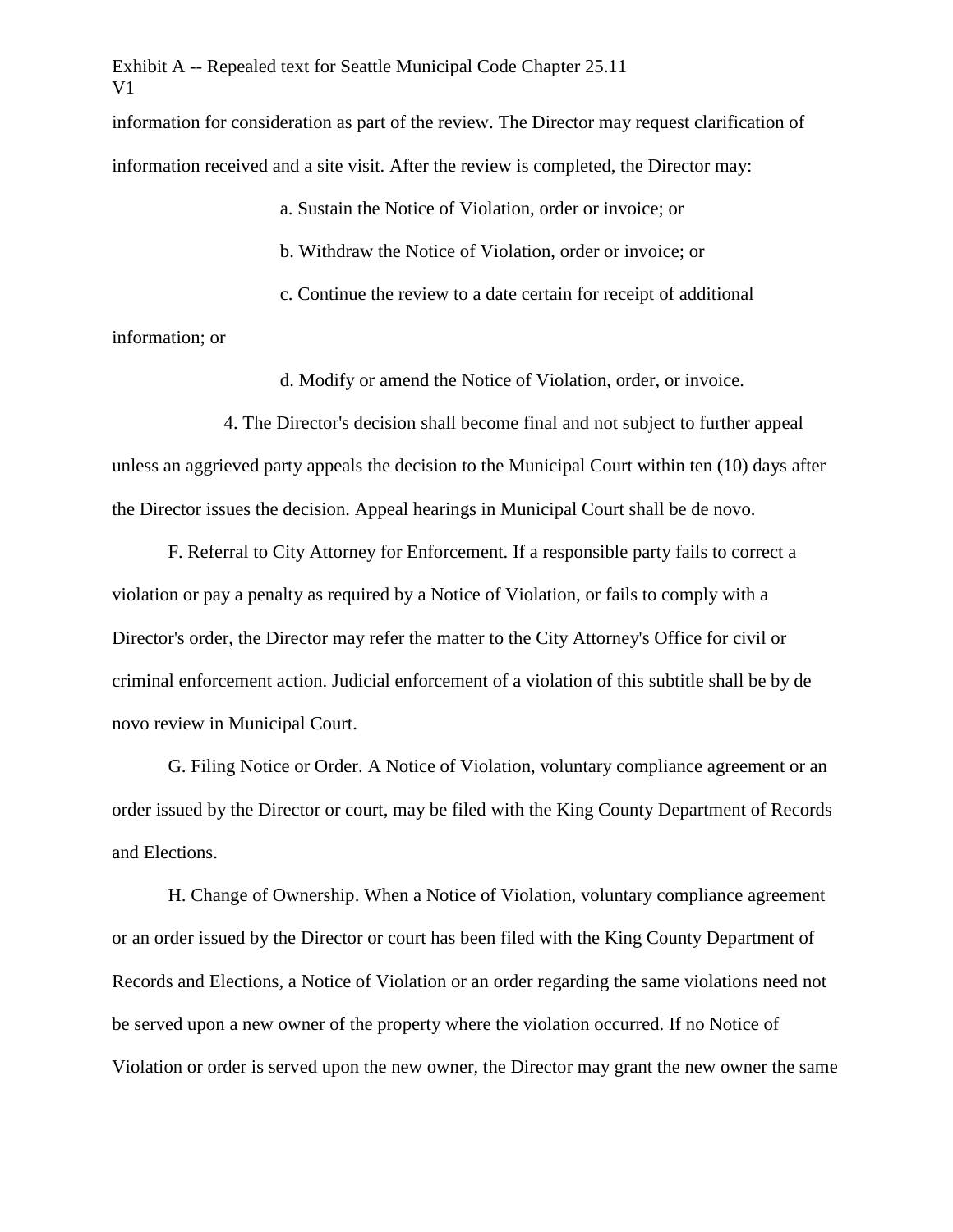number of days to comply as was given the previous owner. The compliance period for the new owner shall begin on the date that the conveyance of title to the new owner is completed.

I. Civil Penalties.

1. Any person, firm or corporation who is responsible for the removal, topping, or other action detrimental to a tree in violation of this chapter or any notice, decision or order issued by the Director pursuant to this chapter shall be subject to a civil penalty in the amount equal to the appraised value of the tree(s) affected in accordance with the Guide for Plant Appraisal, 9th Edition, or successor. If the violation is found to have been willful or malicious, the amount of the penalty may be trebled as punitive damages.

2. Any person who fails to comply with Section 25.11.100 D shall be subject to a civil penalty in an amount not to exceed Five Hundred Dollars (\$500) a day.

3. The Director shall notify the City Attorney in writing of the name of any person subject to the penalty, and shall assist the City Attorney in collecting the penalty.

J. Restoration. In addition to any other remedies available, violators of this chapter shall be responsible for restoring unlawfully damaged areas in conformance with a plan, approved by the Director, which provides for repair of any environmental and property damage, and restoration of the site; and which results in a site condition that, to the greatest extent practicable, equals the site condition that would have existed in the absence of the violation(s).

K. Criminal Penalty.

1. Anyone violating or failing to comply with any order issued by the Director pursuant to this chapter shall, upon conviction thereof, be punished by a fine of not more than One Thousand Dollars (\$1,000) or by imprisonment for not more than ninety (90) days, or by